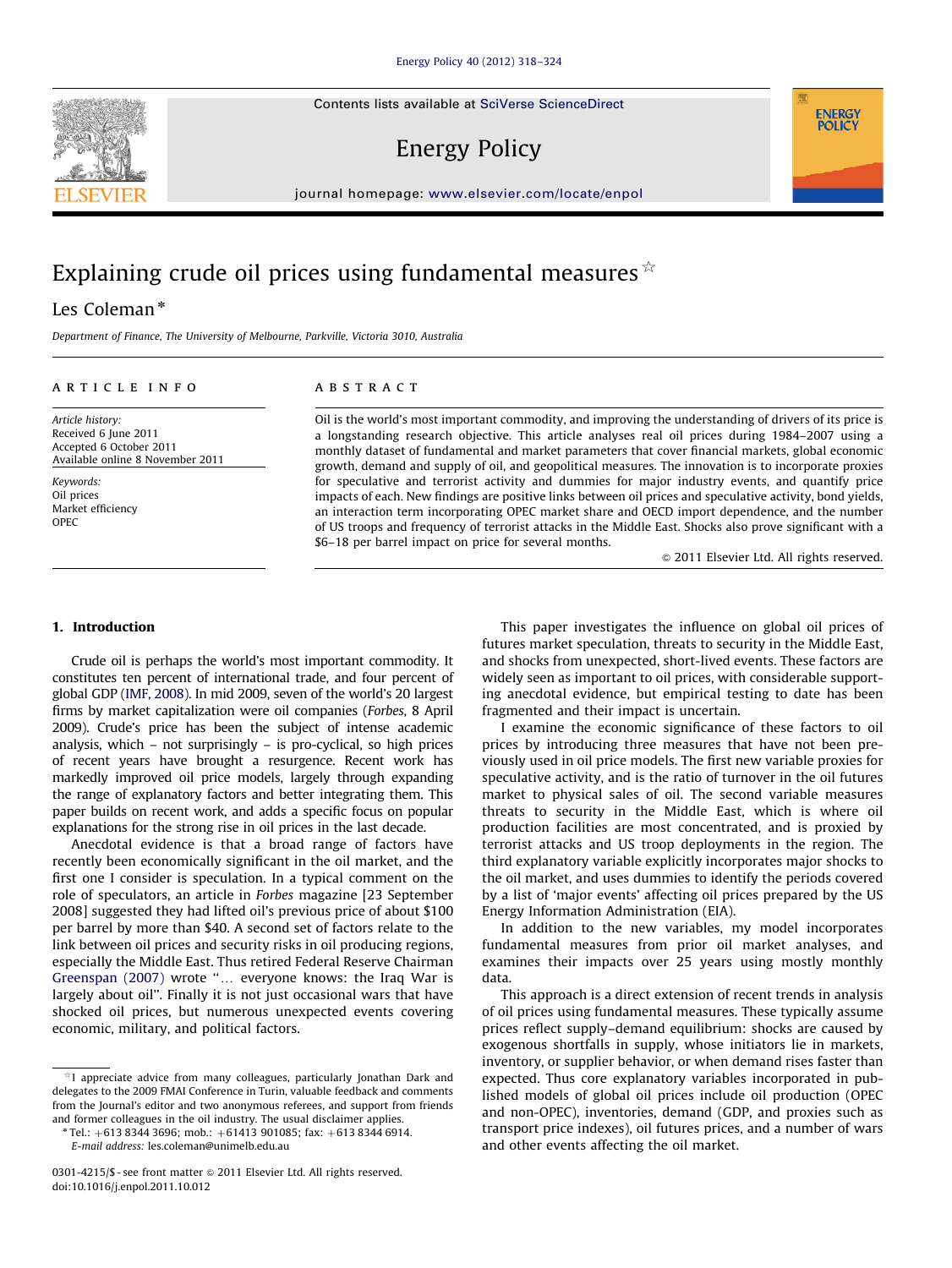A now common approach to oil price analysis is the cointegrating framework of [Engle and Granger \(1987\)](#page--1-0), which [Hammoudeh et al. \(2008\)](#page--1-0) applied to oil prices. Other papers emphasize the importance of fundamental factors on oil prices. Dées (2007) use quarterly data to model oil prices in terms of oil inventories and demand, and OPEC behavior in terms of production, production capacity, and producer quotas. [Ewing and](#page--1-0) [Thompson \(2007\)](#page--1-0) examine links between oil prices and macroeconomic variables and found that oil prices are procyclical, lagging industrial production, and leading consumer prices. [Sari](#page--1-0) [et al. \(2011\)](#page--1-0) examine price links or information transmission between oil futures and other markets, and find that oil prices are led by other commodity prices and global risk as proxied by the VIX Index. [Kaufmann et al. \(2008\)](#page--1-0) find that refining plays a role in prices, with lower refinery utilization leading to a preference for higher quality crude oil and a rise in average crude prices. Other important recent contributions come from [Chevillon and Rifflart](#page--1-0) [\(2009\),](#page--1-0) [Merino and Ortiz \(2008\),](#page--1-0) and [Zhang et al. \(2009\).](#page--1-0)

Several recent papers have examined the importance of speculation in oil prices. [Kaufmann and Ullman \(2009\)](#page--1-0) find that price innovations occur first in spot markets and that there are only weak links from futures markets to spot markets. They conclude that prices respond to fundamentals and are exacerbated by speculation. This is confirmed by [Kaufmann \(2011\)](#page--1-0) who identifies supply disruptions as the major contributor to the late 2000s oil price spike. [Cifarelli and Paladino \(2010\)](#page--1-0) also examine links between spot and futures oil prices and find that serial correlation of oil returns rises with price volatility and that futures markets lead price changes. They conclude this speculation-driven model better fits oil prices than one using fundamentals. [Sornette et al. \(2009\)](#page--1-0) found that oil prices in 2006–8 exhibited bubble-like dynamics, fueled by market uncertainty that is symptomatic of speculation.

The motivation of this paper is to extend this literature in three ways. The first is to more conclusively determine the role of speculators, and quantify their price impact. The second extension is to explicitly model the impact of threats to security, which has previously been sparsely covered. The third extension is to quantify the price impact of one-time major events, and hence better understand recent shocks such as fears that the market has reached Peak Oil.

The results extend previous analyses of oil price dynamics by incorporating popular explanations within a theoretically grounded explanation of what factors determine oil's price over the short and long term, and evaluate their economic importance using standard analytical techniques. The innovation is to incorporate a variety of parameters that are popularly associated with oil prices but have not yet appeared in formal analyses, especially expansion of the volume of sales on the oil futures market relative to the physical market, and military and terrorist activities in the Middle East. Analysis uses monthly data for the last quarter century to examine four intuitively important influences on oil's price: supply factors, particularly concentration of supplies and inventories; demand factors, particularly global macro-economic variables; financial measures, particularly bond yields and oil futures volumes; and political factors, including threats to, and disruptions of, oil markets.

My analysis makes three principal contributions to the literature on oil prices. First it provides an updated understanding of the international oil market by analysis of data from a wide variety of sources using standard econometric techniques. The second is to confirm anecdotal evidence of the significance to oil prices of speculators, and of terrorist attacks and military activity in the Middle East. The third contribution is to explain longitudinal oil prices in conventional terms that are consistent with generally recognized economic intuitions, rather than accept that the oil market has somehow been transformed, and moved prices to a higher path (perhaps a 'super cycle' in commodity prices).

At this stage a brief summary of my results may be useful. The most economically significant impact on oil price is OPEC's market share, so that a one standard deviation increase reduces oil prices by \$12 per barrel. Other important influences that have significant, positive influences on oil's price are – in decreasing order of economic importance – corporate bond yields, the size of the oil futures market relative to physical demand, global GDP, an interaction term incorporating OPEC market share and OECD dependence on imported oil, which reflects OPEC's ability to leverage its market dominance when major consumers increase dependence on imports, the number of US troops deployed in the Middle East, and the frequency of fatal terrorist attacks in the Middle East. Most of these independent variables remain significant and of similar magnitude when tested against subsamples from the first and second halves of the period. Major events proved important, too, and nine events caused peturbations in oil prices, generally by about \$(2007) 6–18 per barrel and lasting between two and 18 months.

Looking ahead, the next section describes the international crude oil market and develops hypotheses about influences on oil prices. [Section 3](#page--1-0) outlines the analytical methodology and data used. Results are reported in [Section 4,](#page--1-0) and I close with a discussion and conclusions in [Section 5](#page--1-0).

#### 2. Components of the crude oil price model

The oil price model analyzed here has five groups of independent determinants – namely supply factors, demand factors, financial measures, political factors, and major events – whose significance and attributes are described in this section.

#### 2.1. Oil supply

Crude oil is a naturally occurring substance whose supply has several economically important characteristics. Apart from a limit to its ultimate availability, oil is not distributed evenly around the world in homogenous deposits, but is concentrated in the Middle East, which contains 57 percent of global reserves and contributed 30 percent of 2009 global production [\(BP, 2010\)](#page--1-0). So, although it may be optimum to preferentially exploit the most accessible and lowest cost resources, these are not necessarily discovered first and monopolists do not immediately produce all cheap oil. Finally, oil's discovery and extraction are complex, capital-intensive processes with long lead times and uncertain outcomes. These factors impose frictions that induce lumpy development of new capacity, which can establish a supply overhang that impedes market clearing and promote boom–bust cycles that are familiar in commodity prices.

A dominant feature of the supply side of the oil market is its concentration within the producer cartel OPEC that was formed in 1960 and whose principal members are Iran, Iraq, Kuwait, Saudi Arabia, and Venezuela. OPEC members dominate global oil production with almost half the total, and make the organization an obvious object for study of monopoly pricing power (e.g. [Hansen](#page--1-0) [and Lindholt, 2008\)](#page--1-0). Such studies largely assume that OPEC has a superior understanding of the dynamics of the market and the ability to restrict supplies, so that – at least in some periods – it can manipulate crude prices. Many studies suggest that major producers in OPEC swing production to maintain constant revenues, which leads to a negative relationship between oil prices and OPEC production ([Kaufman et al., 2004\)](#page--1-0).

Although variables relating to oil supply would ideally describe available quantities and the costs of discovery and production, such data are not reliably obtainable. The only longterm measure of oil costs is produced by the Energy Information